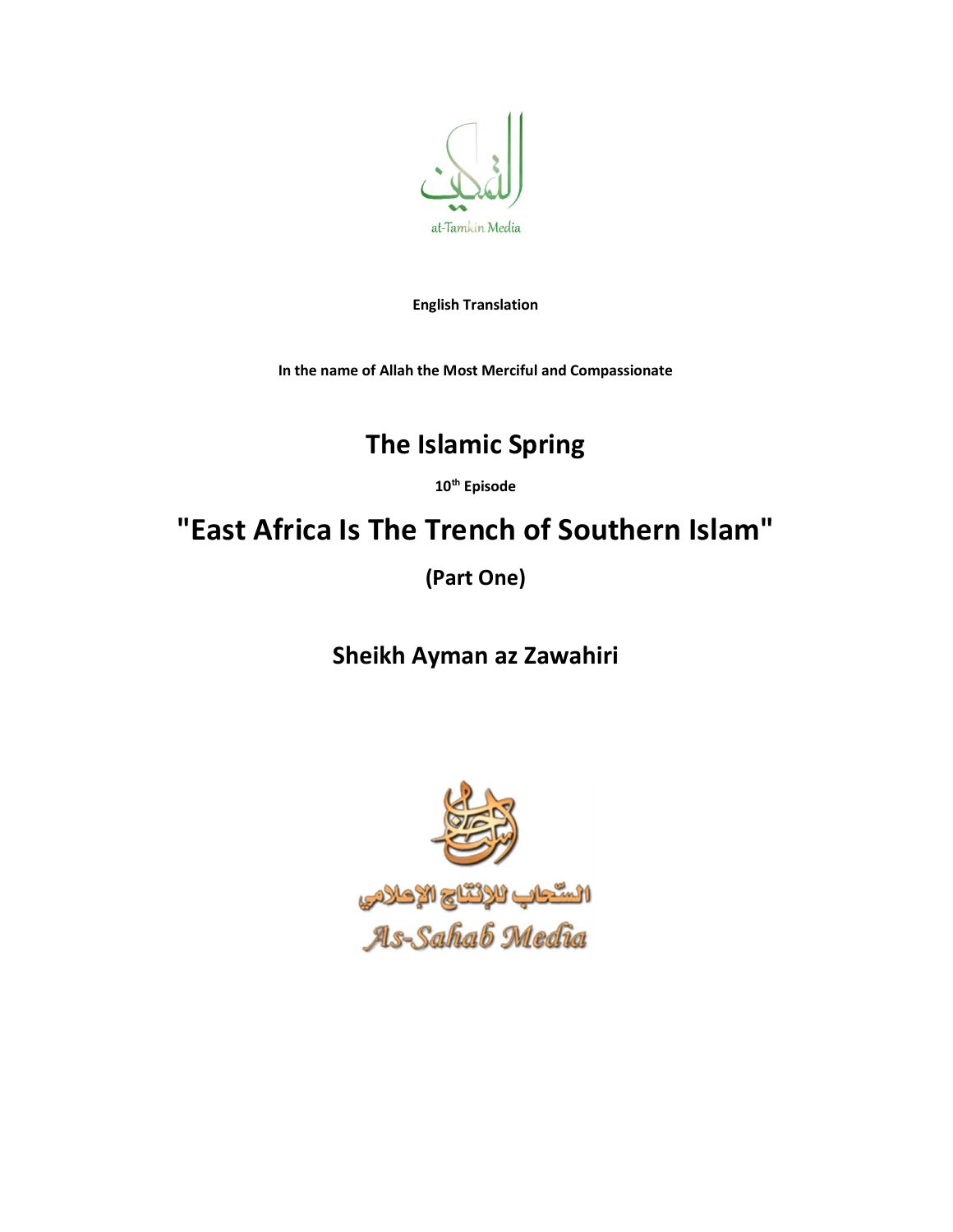In the name of Allah, and praise be to Allah and prayers and peace be upon the messenger of Allah and upon his companions and those who follow him

Oh Muslim brothers everywhere, may Allah's peace and mercy and blessings be upon you.

## Thereafter:

This is the tenth episode from the (Islamic Spring) episodes series, which began to preach the succession of the manhaj of the prophet, and an escape from the injustice and corruption, I travel through it with my dear brothers from the lands of Islam, to bring glad tidings to them that the true spring is a forthcoming and inevitable victorious Islamic spring, Allah permitting.

I have spoken in the first five episodes about the unavoidable position the Crusader campaign faces regarding Iraq and ash Sham, and about the American-Pakistani crimes against Waziristan. And I spoke about the alleged caliphate, which was claimed by Ibrahim al Badri and who was with him, and also I stressed the necessity to unite the mujahidin, and an initiative was provided in this regard, and showed the seriousness of the explosion of the dispute in the jihadist rank. In the sixth episode I spoke about the Safavid danger. In the seventh (episode) I spoke about the dangerous events taking place in Yemen.

In the eighth (episode) I spoke about the Muslims in East Asia.

In the ninth (episode) I spoke about the Muslims in Eastern Turkistan.

In this episode I would like to speak about the Muslims in Eastern Africa. \*\*\*

Perhaps it may be useful that this episode is presented with a brief historical glimpse of the steadfastness of the Islamic trench in East Africa, which has been associated with Islam since the mission of the prophet, may Allah's prayer and peace be upon him, and a group of the first generation of the companions emigrated – may Allah be pleased with them – to Habashah, and the Negus handed over their king to him, may prayer be upon the prophet, Allah's prayer and peace be upon him, after his death.

After the Arabs were guided to the light of Islam, the merchants among them left to East Africa, and spread Islam, and the people entered the religion of Allah in crowds, but this guidance of the religion of Allah, glorified is He, annoyed the Crusader in East Africa represented in al Habashah, which realized – just as the Nusayirah had realized in the North – that if the people were left to communicate with the Muslims then the call of the Muslims would prevail between them, then the al Nusayirah al Habashah kingdom began its attacks on the Muslims, just as it is today, and like the case of its mother church in Egypt, which threatens the circles the Muslims, and supports every tyrannical tyrant who attacks the Muslims.

One of the manifestations of this hostility was the attack of the al Ahbash on the city of Massawa, and they killed the Muslims and their representation for them, then encouraged the al Ahbash – a group of pirates – to attack the city of Jeddah in the year of 83 Hijriyah, and they killed and looted and destroyed the anchored ships, to lighten the pressure on the Northern Front with the Romans, but the Caliph Abdul Malik bin Marwan was decisive, and sent a campaign to take control of the islands of Dahlak, and took from it a base to monitor the movements of the al Ahbash, and to launch toward the African coast, and the security prevailed and Islam spread with da'wah and trade and the calmness of the souls and it is a religion of instinct, and the al Habashah church was devoured, and the Muslims established the city of Harar in the first Hijry century, and remained independent of the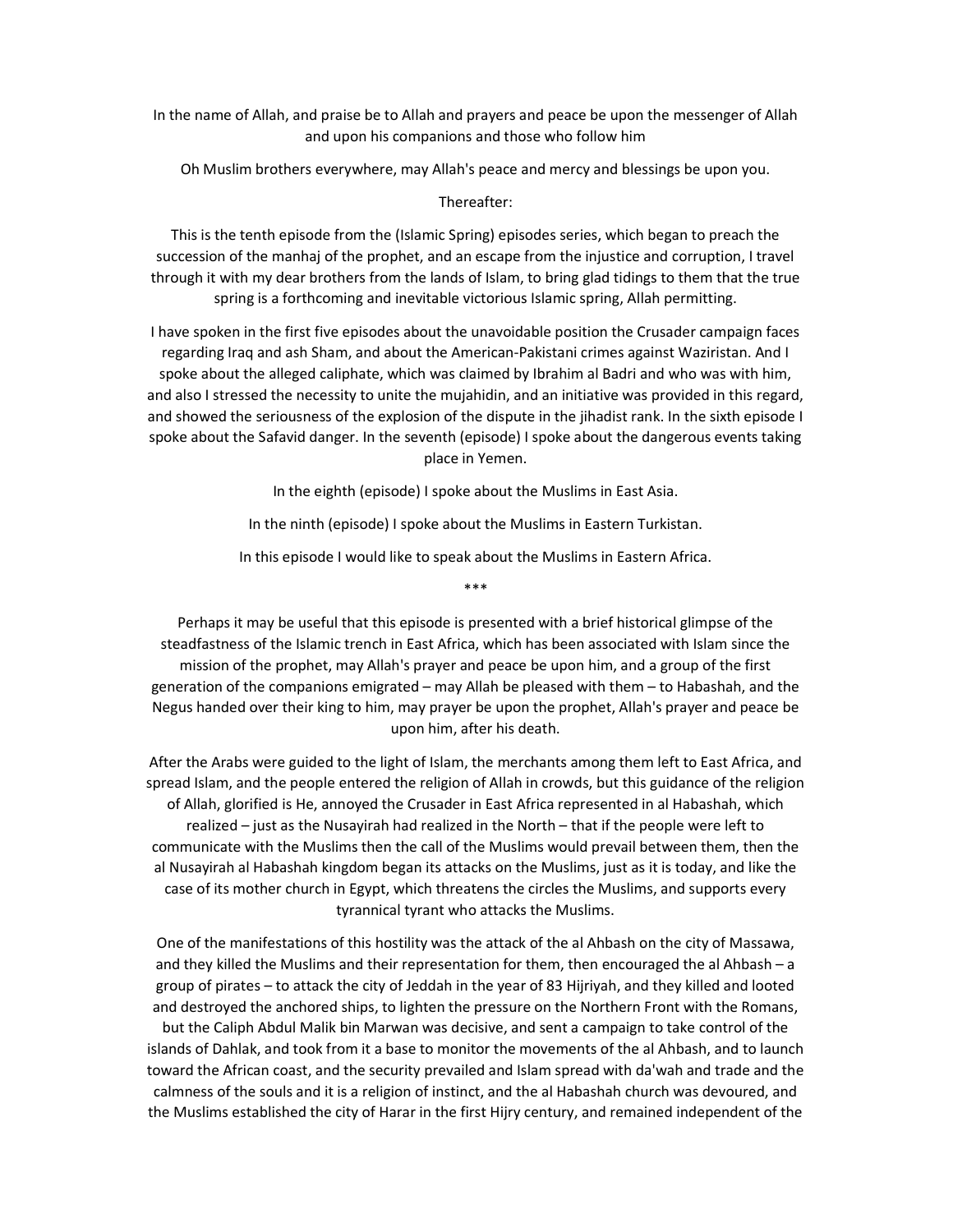al Habasha until its invasion by the Menelik army of the al Habashah king in the year 1340 Hijriya, corresponding to the year 1899 Miladiya. The East African coast separated from the al Habashah in creed and politically, and the East African Muslim was subjected - including the Muslim part of al Habashah – to the authority of the successive successor states.

Fierce conflicts have revolved for centuries between Islam and the al Nusayriah and especially the al Habashah church, but Islam continued in its spread, until the majority of the population in East Africa became Muslims, and most of the Ethiopian population entered Islam, present-day Ethiopia is 60 percent Muslim in terms of its population.

With the weakness of the Islamic countries, the Europeans began to occupy East Africa, and the Portuguese came then were displaced, and the al Habashah allied with them against the Muslims.

The Muslims did not surrender but rather resisted intensely, and multiple mujahid movements started, among then the Jihad of the Justice Sultanate, which had its back strengthened with the entry of the Ottomans into Egypt in the year of 923 Hijriyah, and it took control of the Red Sea, and established a fleet in it, and it made its base the city of Zila', and that strengthened the determination of the Muslims, and they undertook attacking the al Nusayriyah al Ahbash, and expanded the Justice Sultanate, and included in it Somalia and parts of al Habashah, and a number of its people from its regions submitted, and the Orthodox al Habashah Church in Europe appealed for aid in general and Portugal specifically, and proposed that the Orthodox Church be a part of the Catholic Church while preserving its doctrine in the year 1942 Hijriyah, and the Portuguese army came and descended upon Massawa in the year 949, but the Muslims defeated it with a wicked defeat, and the Justice Sultanate Imam Muhammad bin Ibrahim was able to open a commercial province in the middle of al Habashah between the years of 945 and 947, then came the Portuguese power for the al Habashah in the year 950, and a battle between it and the forces of Imam Muhammad bin Ibrahim to protect the middle of the al Habashah country revolved near Lake Tana, and the Imam was killed and his army defeated.

And the modern Crusader campaigns began, and the al Nusayriyah al Habashah Kingdom cooperated with it and with the English takeover of Egypt – in the year 1800 Hijriyah, corresponding to 1882 Miladiya – they took over the regions which were belonging to Khedive of Egypt on behalf of the Ottoman State in East Africa, and it was based in Harar, and three provinces followed it: Tagoura, Zila', and Berbera, and Britain ordered Egyptian forces to abandon its places in East Africa to create a political and military vacuum which would enable the occupying West to divide East Africa with the Nusayri al Ahbash.

The ruler of Egypt was then the Khadive Tawfiq, who was nothing except an English agent, and he was sentenced by three of the senior al Azhar sheikhs, and they are Sheikh Muhammad Alush and Sheikh Hassan al Adwi and Sheikh al Khalfawi for desertion for his alignment with the army fighting his country.

His prime minister was the Armenian al Nusayri Nubar Basha, and he issued and ordered him to evacuate Harar and the ports of Somalia, although the governor told him that the process of evacuation is very difficult, because the soldiers and the Egyptian citizens are integrated with the people of the region, and especially by way of marriage and that the chaos would prevail after the evacuation, and he removed him, and appointed another rule, and made him under the supervision of the English officer Brigadier Hunter, who authorized him to stop the salary of any employee of officer who is delayed in the evacuation.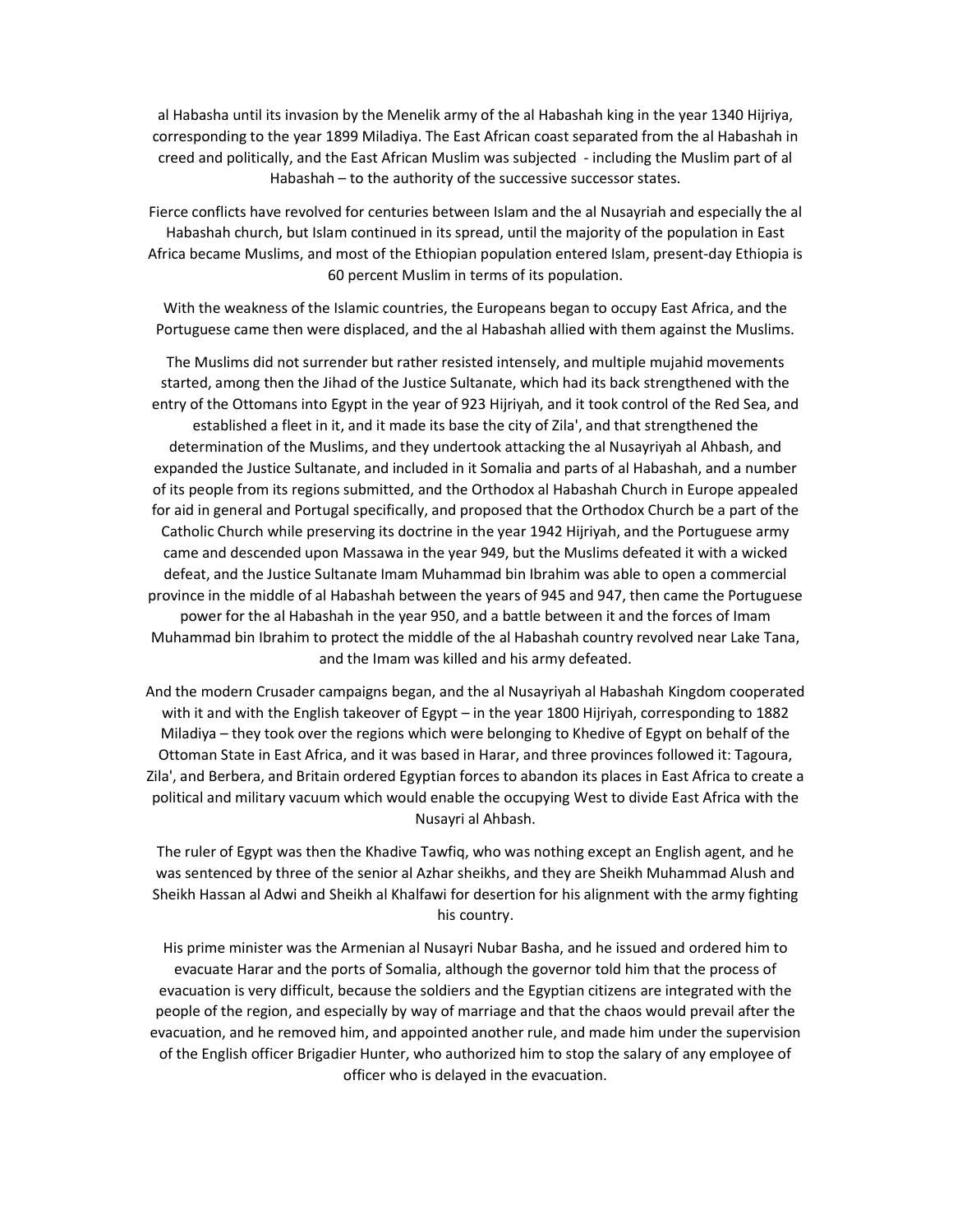And the Egyptian soldiers refused to evacuate Harar, and formed with the people a single block to confront the foreign invaders. And so Nubar published and issued his orders to the governor Zali' to evacuate it.

This incident clarifies the malignant role, which the apostate agent governments played in support the Crusader enemy and his supporters with occupying the lands of the Muslims, and it is a role which it continues to practice until today by the apostate agent governments in East Africa and the rest of the Islamic world.

This incident reveals that the Muslims in Egypt and East Africa were considered themselves one Ummah in confronting the Crusader enemy, and they were condemned for its loyalty to the Ottoman State and it was considered a symbol of the remaining Caliphate, despite all the corruption from which it suffered in it.

This incident and the likes of it are not found in Arabic history textbooks, there is also nothing found about the battle of Anwal and nothing about the jihad of the Caucasus nor Eastern Turkistan.

These incidents call to us to stop to consider why we have overcome the infidel occupation of Eastern Turkistan and Central Asia and even the coasts of the Atlantic, and from the Caucasus to Central Africa.

The disbelieving enemy has defeated us for two main reasons:

The first: his superiority over us in weapons

The second: the political corruption, which corrupted the lives of Muslims

As for his superiority over us in weaponry: it is because it preceded us greatly in the natural sciences, which we left behind, because Muslims over the course of centuries filled their minds with follies of science of words and the slips of mystic Sufism, and they turned away from what their religion ordered them to think about in the creatures of Allah and the architecture of the Earth, and they were preoccupied with what they were arguing about and thinking about what they were not created for.

Suffice it only to look at the book of the classes of the predecessors of Abdul Wahhab al Sha'rani – who was among the greatest scholars of his time  $-$  to see to what extent the deviant mysticism descended on the minds of Muslims.

And in this book – and so forth in other books – al Sha'rani calls – frankly – to believe the mandate of a group of crazy people and homosexuals and pornographers and even al Mujahireen with frank disbelief, and calls for non-objection to his sheikh no matter what he saw from leaving the religion and reason and literature, and stories and tales were marketed, and the tongue and the pen were not mentioned.

And from the masqueraded satire which he told about Abdallah al Mahdoub, who he described as being of the established ones and was very revealing, and his work was a dish of hashish, and he sold it, and he promised from his dignity that whoever buys the hashish from him will repent from it and will not return to him, and he continued the al hashish trade from among the priority actions, and he did not mention why the seller and buyer did not repent before the transaction, and is it obligatory for the guardian to take forbidden money, and the repentant of the hashish is drunk first, until the pillars of repentance are fulfilled?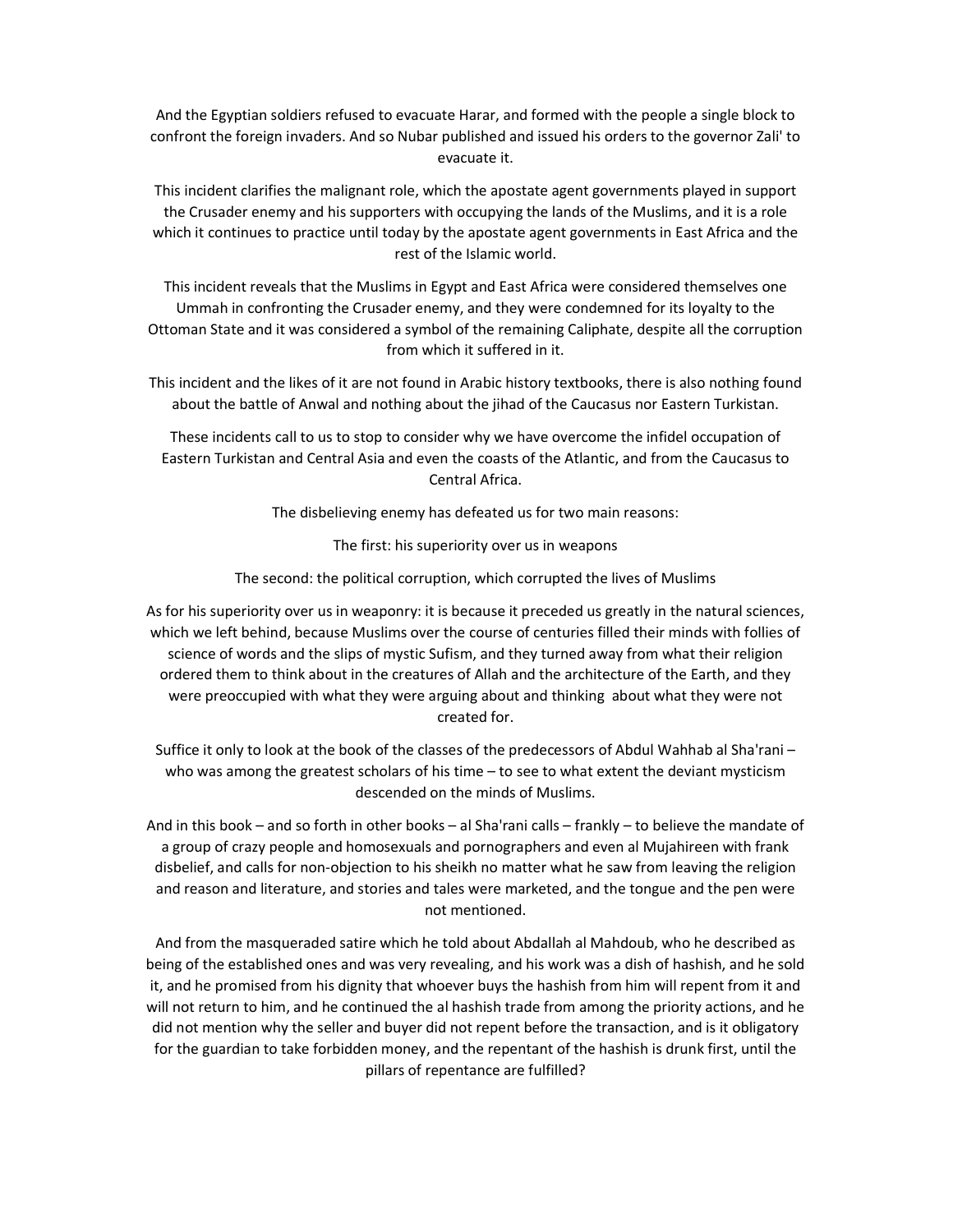Verily an Ummah which sanctifies the al hashish trade must be defeated, the Almighty, glorified is He, says: (And if you turn away, He will replace you with another people, then they will not be like you.)

He forbade disobedience to the philosophers and scorned them, and denied those who defamed them, and he says: "These are the wise."

Thus, the combination of the two deviations: maximizing the science of speech, superstitions and deviant mysticism.

These two deviations preoccupied the minds of Muslims to think about the creatures of Allah, the Almighty, glorified is He, says: (Travel through the land and observe how He began creation, then Allah will produce the final creation. Verily Allah is competent over all things.) And He says: (Do they not look into the heavens and the Earth and everything that Allah has created). The knowledge of speech – based on the rules of Greek philosophy which modern science destroyed – exhausted the minds of scientists and does not produce a bullet, and does not produce a cannon, and doesn't guide a ship, and the deviant mysticism is absent from the world, and prevented them from denying the evil, and adorned them with the mandate of infidels and sinners, and forbade them from maximizing the commands and the prohibitions, and to judge by Shariah, and the mandate of the believers and innocence of the disbelievers.

Therefore, it is easier for those who are involved in the deviant Sufism to accept the ruling of the corrupt and apostate rulers, alternative to Shariah as long as the sheikhs are pleased with him, and perhaps some of the guardians of Allah, as the poet al Sha'rani narrated from his master Muhammad al Hadhari, that it is a "Friday sermon" and said: "I bear witness that there is no God for you except the devil may prayer and peace be upon him."

And it makes it easier for him also to please those who cooperate with the infidels to occupy the homes of muslims, as long as the sheikhs are pleased with him, and he also accepts to leave the appointed jihad against the invading disbelievers invading the house of Islam, because the sheikhs and the false guardians will take care of that, and they spend the needs of the people, but their dogs spend their needs as narrated by al Sha'rani and others on the father of good dogs.

Also the American have declared the demand to support the deviant Sufi sects, and the RAND Institute confirmed that, bringing forth in a book (Building Moderate Islamic Networks): that the potential partners of the United States and the West fall into three categories: secular and moderate liberal and traditional Muslims, including the Sufis.

Modernists consider the book (Civil Democratic Islam), who like to support them and strengthen their positions.

That is evident in the support of the Americans and the West and the Ethiopians to Sufi groups in Somalia, who fight the mujahidin in the ranks of the Crusader alliance.

Also the American-Zionist Political Egyptian al 'Ifta House confirms the need to support the Sufi currents in Somalia in confronting the mujahidin movement Shabab al Mujahidin (al Shabaab).

At the time when the minds of Muslim scholars were immersed in the controversy of the exaggerations of speech and the slander of mystical Sufism, Europe was beginning to wake up, and preparing to fight the Muslims, and it began to get rid of the theology of the philosophical church, and was launched to discover the secrets of nature, and began the geographical disclosures hoping for wealth in order to defeat the Muslims.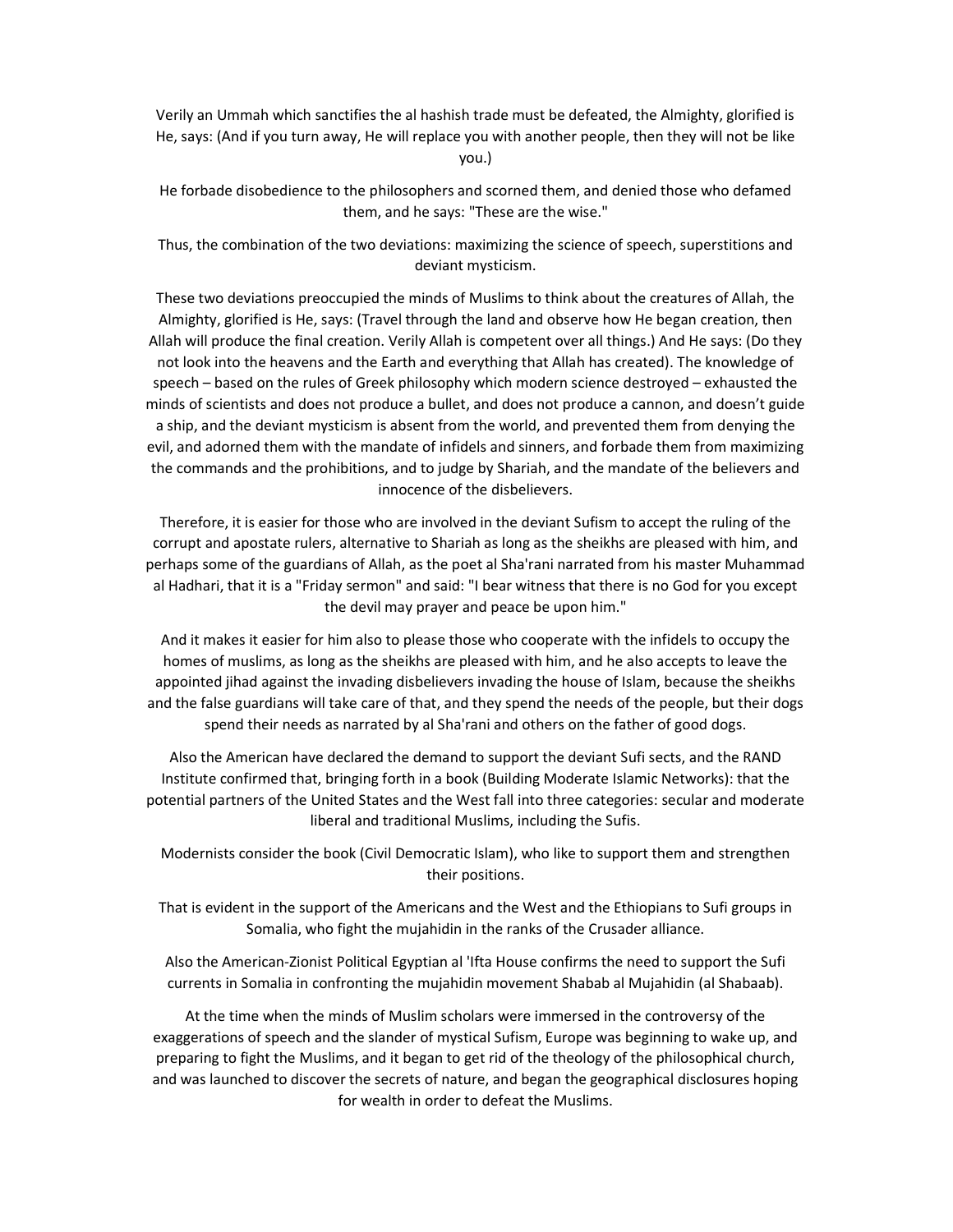One of the pioneers of these revelations was the King of Portugal, Henry the Navigator, who was full of Crusader hatred against the Muslims, and who was blessed by Pope Nicholas V before the birth of al Sha'rani nearly forty years earlier in a message to him, in which he wrote: "It is my great pleasure to know that our dear son Henry of Portugal has followed his father King John as a soldier capable of the Christian soldiers to destroy the enemies of the Christian God from the disbelieving Muslims."

Henry took part with his father, John the First, in the conquest of Ceuta from the Muslims about 80 years before the birth of al Sha'rani, then established – which followed the King – the first academy for navigational sciences in Europe, including a group of leading navigational scholars, and also established an observatory, and worked on collecting information from ships returning from the outside the coasts of Africa, he also worked to improve the construction of ships, until the ship's cargo arrived at that time to an amount between 80 and 100 tonnes.

He sent campaigns to West Africa, and then after that the Portuguese crossed the equator line, and arrived at Cape of Good Hope before the birth of al Sha'rani by five years, then arrived in India five years after his birth.

The King Henry the Navigator had aimed to establish a Portuguese-Christian empire in Africa spreading Christianity in it, and extending up to the country of Ghana, to reach the King of al Habashah St. John, to draw from it the military and spiritual help to expel the Muslims or baptize them as Christians (Nusayri).

All this and the minds of Muslims and their scholars are in a coma of the science of speech which the modern world destroyed, and superstitions and deviant mysticism, which sanctifies the insane the people of the savages and the traders of hashish and the heretics.

As for the second factor which led to our defeat: is the political corruption, and the snapping monarch, which led to the decline of jihad and the preoccupation with internal fighting and the accumulation of haram wealth, which led to luxury, which is one of his mental luxury supplies, and the abandonment of the sciences assigned to the jihad.

Many of the Muslims have overlooked the danger of political corruption with the warning of the prophet, may prayer and peace be upon him – and his rightly guided companions – may Allah be pleased with them – from him.

The prophet, may Allah's prayer and peace be upon him, said: "To overturn the folds of Islam, buckle over buckle, the people become more taboo, and cling to the next one to veto the ruling, and they are delayed in prayer."

Omar bin Khattab, may Allah be pleased with him, said: "Whoever sells a man without advice from the Muslims, then he will not pledge allegiance to him and is not one he is tempted to kill."

The caliphate has fallen downhill from the caliphate on the manhaj of the prophet to the stubborn king, which is based on the denial of the right of Muslims in the Shura and injustice and transgressing the sanctities and prohibiting what is good and forbidding evil.

From ironic laughs that I did not mention the correct Sunni evidence that the Shura is an authentic part of the rightly guided caliphate, showing the extent of the corruption of the al Badri authority, which was set as an intensely bad example of the stubborn king associated with utilitarian declaration of disbelief, replying to one of them: That the late Shafi'i who authorized the succession to forty people.